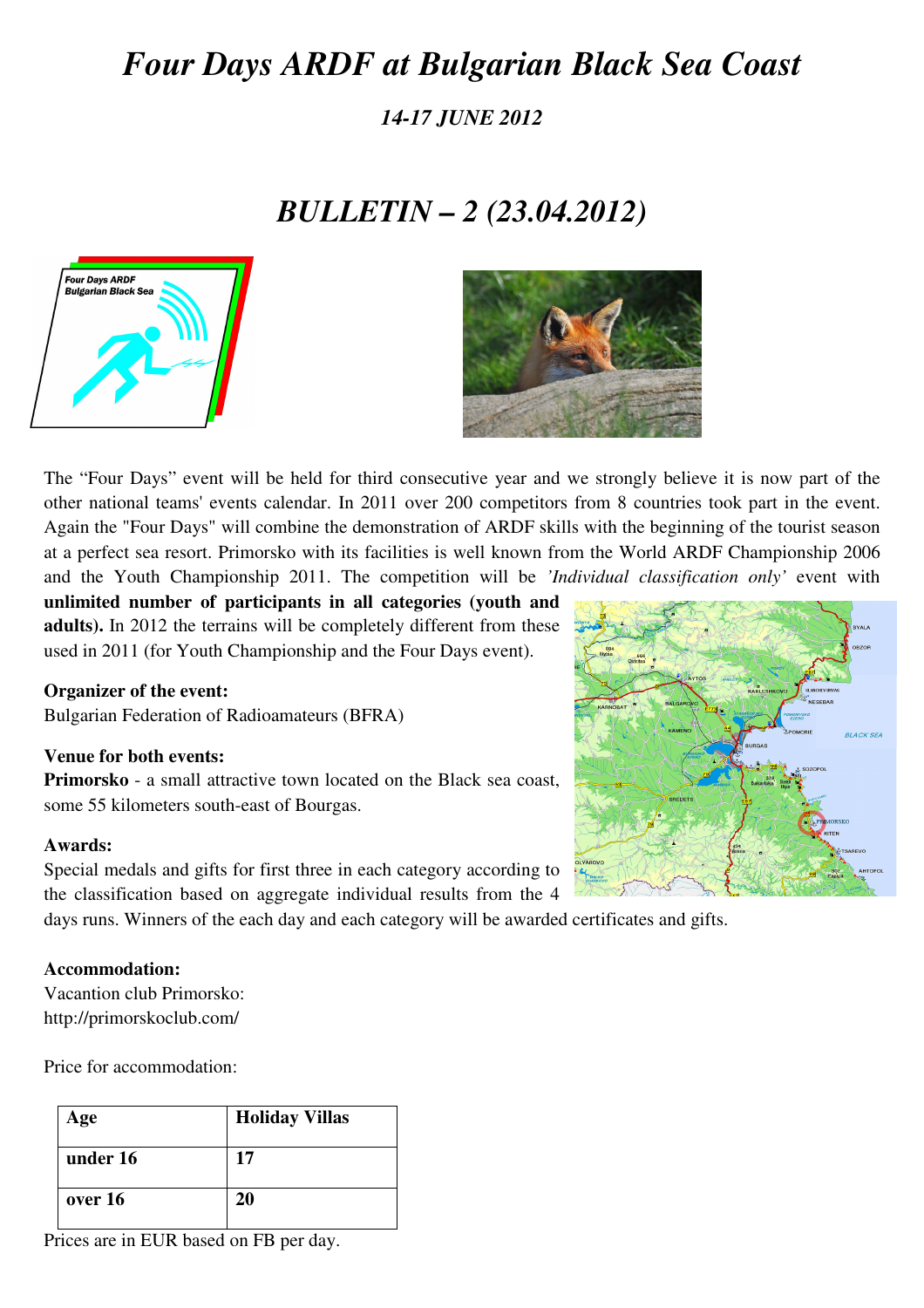#### **Start fee:**

- if you are staying at Holiday Villas there is no start fee
- if you are not staying at the accommodation provided by the organizers  $-7$  Euro per start
- Possible arrival of 10 June, the accommodation is under the same conditions.

For those who exercise before 14 June, the organizers provide free maps and assistance in conducting the training.

Below you may find some examples of accommodation and start fees:

## 1. **Competitor over 18:**

- a. Arriving on June 14, not later than 14:00 o'clock departure on June 17 afternoon (3 days, 4 starts);
	- i. Accommodation: 3 x 20Euro 60 Euro in total
- b. Arriving on June 13, after 14 o'clock departure on June 17 afternoon (4 days, 4 starts);
	- i. Accommodation: 4 x 20Euro 80 Euro in total
- c. Arriving on June 11 after 14 o'clock departure on June 17 afternoon (6 days, 4 start + training);
	- i. Accommodation: 6 x 20Euro 120 Euro in total

## **2. Guest over 18:**

- a. Arriving on June 14, not later than 14:00 o'clock departure on June 17 afternoon (3 days);
	- i. Accommodation: 3 x 20Euro 60 Euro in total
- b. Arriving on June 13, after 14 o'clock departure on June 17 afternoon (4 days); i. Accommodation: 4 x 20Euro – 80 Euro in total
- c. Arriving on June 11 after 14 o'clock departure on June 17 afternoon (6 days);
	- i. Accommodation: 6 x 20Euro 120 Euro in total

## **Time schedule:**

June 14 (Thursday)

- Arrival till 13:00
- FOXORIN competition start 16:00
- June 15 (Friday)
	- SPRINT competition start 9:30
- June 16 (Saturday)
	- 3.5 MHz competition start 9:30

June 17 (Sunday)

- 144 MHz competition start 9:00
- Awarding ceremony 14:00